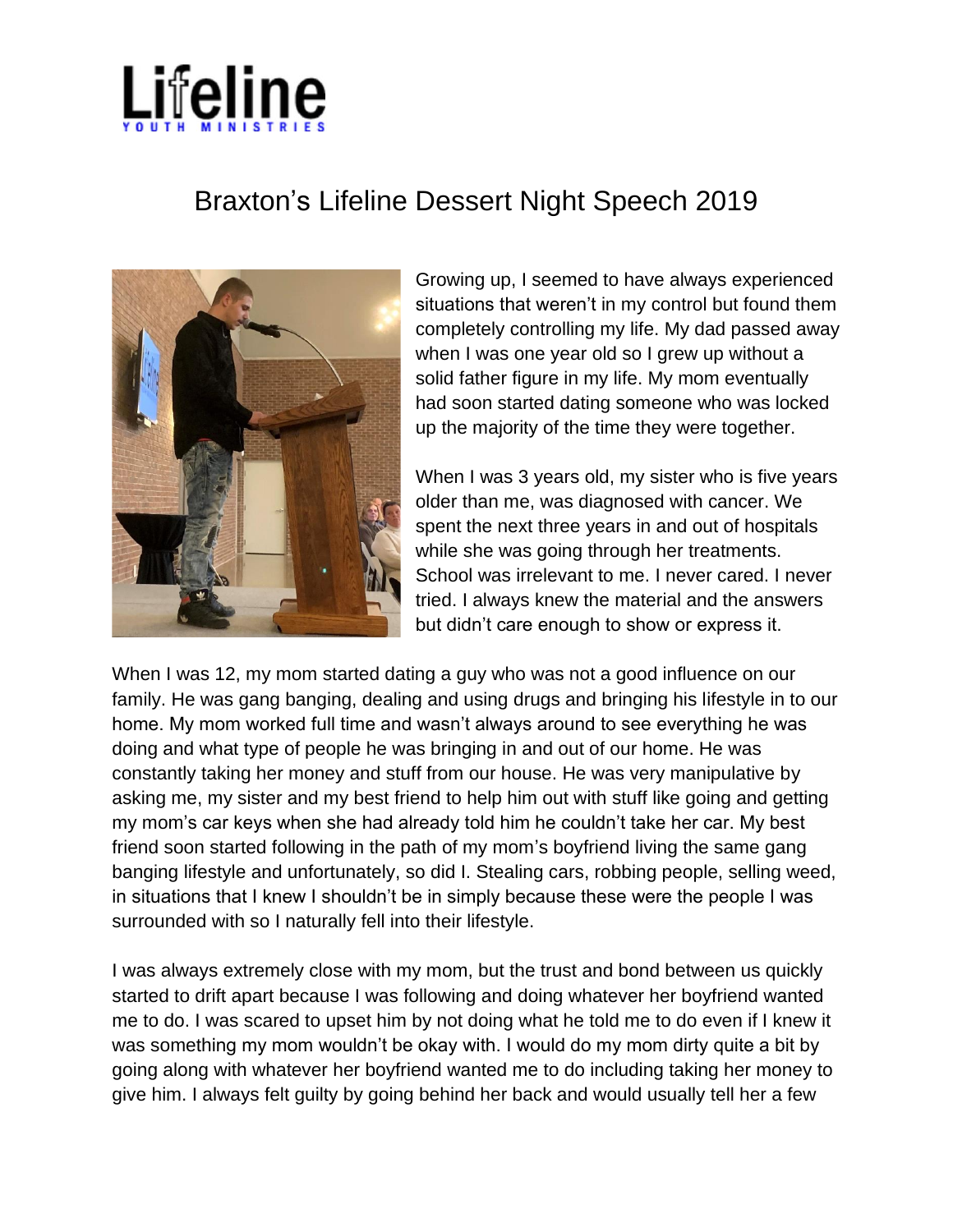

days after what her boyfriend had asked me to do. Constant manipulation soon turned in to expectations. Expectations soon turned in to threats. And the threats soon turned in to fear for our lives. Although my mom tried many times to leave him by moving or getting the law involved, we couldn't seem to escape the living nightmare he was creating for us because he always found us. And every time he would show back up, things would get worse and worse. After a two-day long drug binge, my mom's boyfriend and my best friend showed up at our house demanding her to give them money and the keys to her car. After 5 horrendous years of being controlled by a lying, cheating, deceitful, mentally and verbally abusive man, my mom had had enough. With the very little courage she had left in her, she told them no. And with the very little respect my mom's boyfriend had, he and my best friend began beating on her. As my sister and I tried to pry them off of her, they turned and began beating on us. Once they stopped, they told us they were leaving to go get some people and some other stuff and they would be back. I had school that day and my mom told me I had to go because I would be safe there. When I got home, our house was destroyed from my mom's boyfriend and best friend trying to find my mom's keys and my mom was in a frantic scurry packing up as much as our belongings as she could and we left. We moved 3 hours away and lived there for about 2-3 months until we had to come back Elkhart so I could start my Freshman year of high school. My mom's boyfriend got locked up for 3 months but that didn't take away the fear of having his people come after us. I became incredibly withdrawn from any friends I had before we moved and didn't want anyone to know what had happened. This completely changed my perspective in life and realized that I wanted nothing to do with that lifestyle.

Second semester of my Freshman year I went to a local online school. I wasn't motivated at all and wasn't getting my work done and fell behind in my credits. My Junior year I switched schools to Life Academy and my grades have improved. On August 27th, 2019, my mom's new boyfriend burst in my room to tell me he couldn't wake my mom up. While on the phone with 911, we tried giving my mom CPR until the paramedics arrived and informed us that she was gone. We later learned she had passed away in her sleep from blockage in her arteries. I found myself at the age of 17 with no parents. A home to sell. Belongings to go through. Bank accounts to close and bills to pay off. I moved in with my Uncle and have been living with him ever since.

Shortly after my mom died, Lifeline came into my school to talk about their programming and what they have to offer. I was immediately on board and wanted to get involved. Even though I have only been coming to Lifeline for a few months, I have felt for the first time in a long time what it truly means when someone says they have my back because